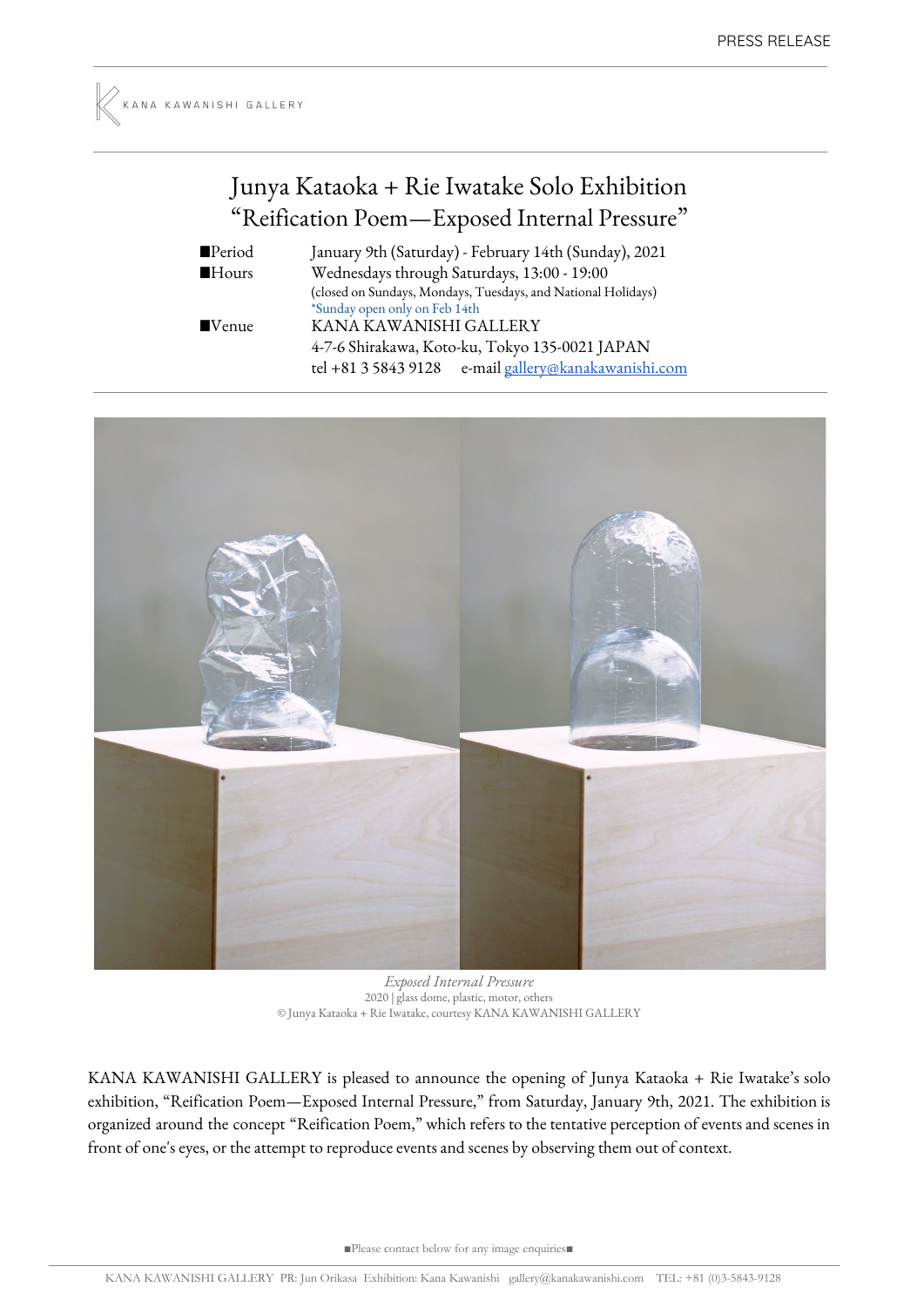

Junya Kataoka and Rie Iwatake began their activities as an artist unit after a residency in Paris in 2013, and have been presenting series of works that reveal the modest dissimilarities hidden in everyday life in exhibition spaces where Kataoka's kinetic works and Iwatake's two-dimensional works interact with each other.

Kataoka's kinetic works start from an observation of everyday items such as cello tapes and facemasks, and by applying simple physical energy such as rotation, gravity, or wind to the objects, he creates a situation where "something more is happening than what is expected to happen." On the other hand, Iwatake's two-dimensional works use collage, photography, and printmaking, combining fragments of medical books and postage stamps to create narratives that deal with similarities and associations between events.

In this exhibition, "Reification Poem—Exposed Internal Pressure," the duo will present kinetic works inspired by face masks and disinfection alcohol, which have become ubiquitous over the world since the spring of 2020, as well as collages that combine the scenes and from old medical books and postcards. The movements of a mouth under a mask, for example, are unconsciously performed every day and are therefore overlooked. Furthermore, as there was no clear distinction between the spiritual and the non-spiritual in the old days, doctors in old medical books who treated the human body were depicted as though they were magicians, and the combinations of those illustrations collaged with the mundane landscapes used in postcards brings out a tasteful gaze that treats the ostentatious and the modest in equal measure.

At a time when it is difficult to see the future and the world is filled with anxiety, their attitude of looking at things in a tentative manner may give us something new to discover. We hope that you will enjoy this exhibition along with the group exhibition "MOT Annual 2020: Invisible Powers," which is also on view at the Museum of Contemporary Art Tokyo until February 14, 2021.



*Bodyscapes—In Describing the Internal Forces* 2020 | collage © Junya Kataoka + Rie Iwatake courtesy KANA KAWANISHI GALLERY



*Bodyscapes—Feeling the Pulse* 2020 | collage © Junya Kataoka + Rie Iwatake courtesy KANA KAWANISHI GALLERY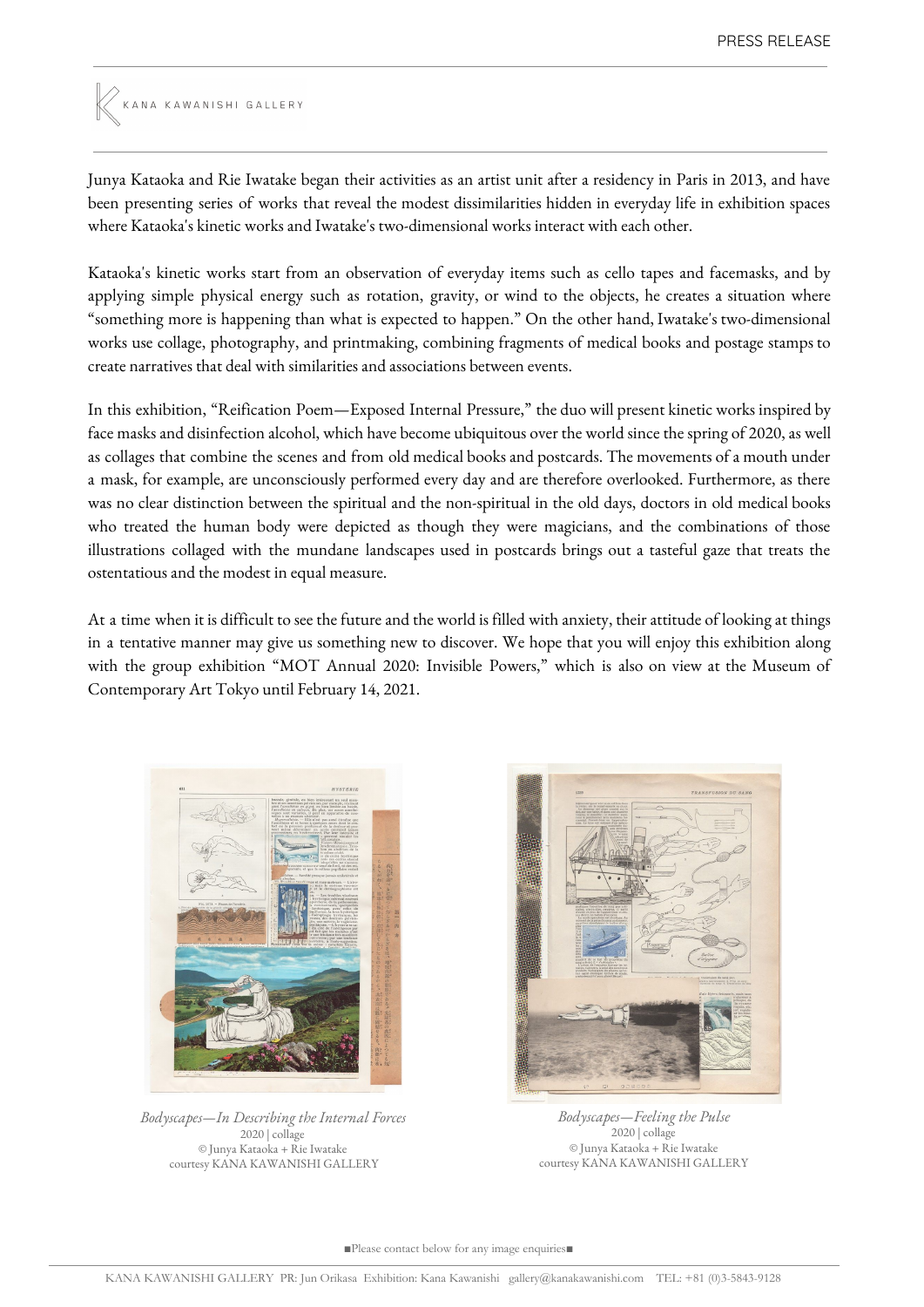



*Ghost in the Sellotape* 2014-2020 | sellotape, lens, LED, motor, others © Junya Kataoka + Rie Iwatake courtesy KANA KAWANISHI GALLERY



*Recreation of Sunlight Coming-Through-the-Leaves by Palms* 2020 | photograph, LED tube, hand sanitizer, others © Junya Kataoka + Rie Iwatake courtesy KANA KAWANISHI GALLERY